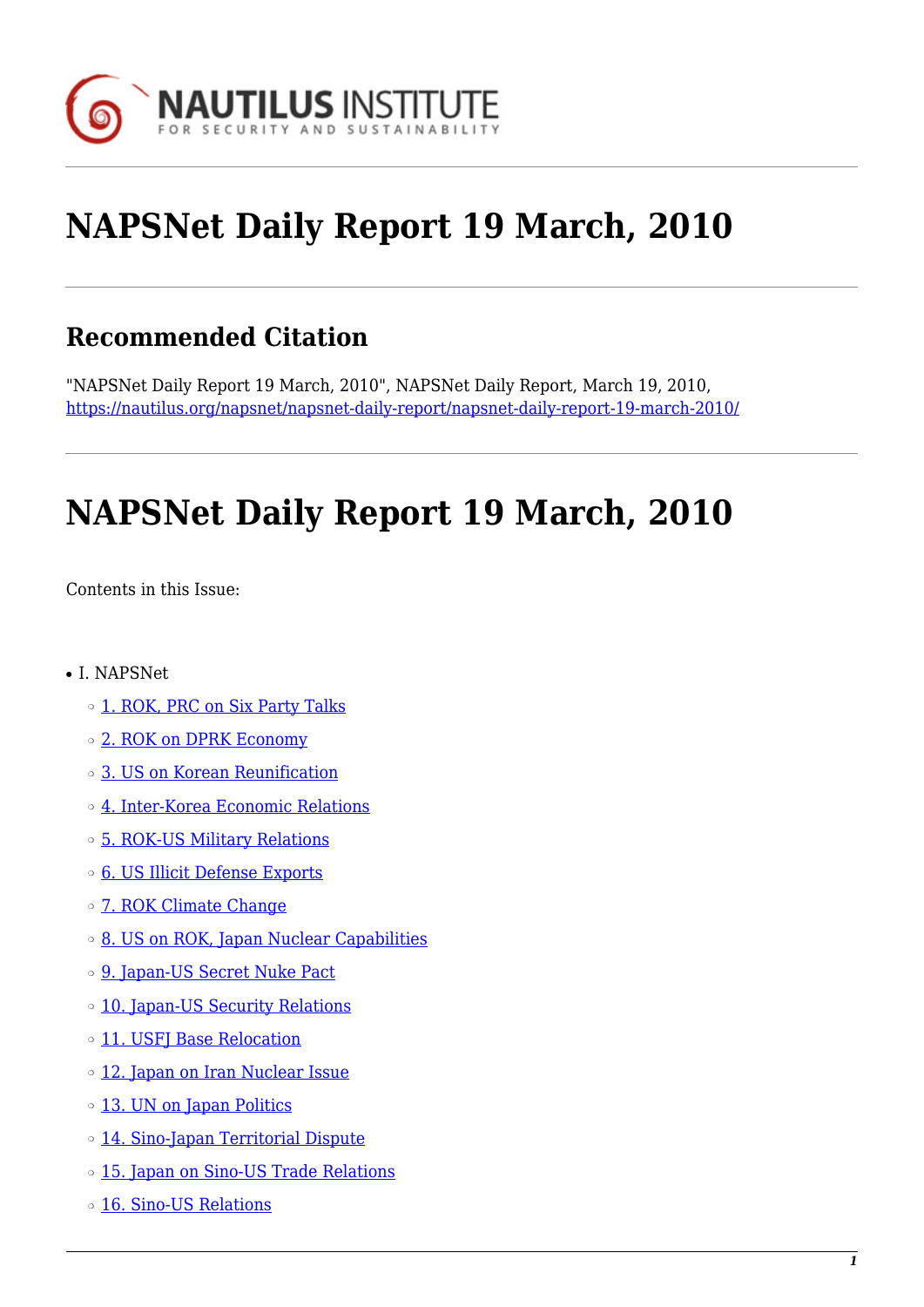- o [17. Sino-Australia Relations](#page-6-2)
- o [18. PRC on Human Rights Issue](#page-7-0)
- o [19. PRC Censorship Issue](#page-7-1)
- ❍ [20. PRC Tibet Issue](#page-7-2)
- ❍ [21. Cross-Strait Relations](#page-7-3)
- II. PRC Report
	- ❍ [22. PRC Civil Society](#page-8-0)
	- o [23. PRC Climate Change](#page-8-1)

[Preceding NAPSNet Report](https://nautilus.org/mailing-lists/napsnet/dr/2010-2/napsnet-daily-report-18-march-2010/)

MARKTWO

### **I. NAPSNet**

# <span id="page-1-0"></span>**1. ROK, PRC on Six Party Talks**

Earthtimes ("CHINA, SOUTH KOREA DISCUSS NORTH KOREA NUCLEAR STALEMATE ", 2010/03/18) reported that the foreign ministers of the PRC and the ROK on Thursday discussed efforts to revive stalled six-nation talks on ending the DPRK's nuclear programme, an official said. PRC Foreign Minister Yang Jiechi and his ROK counterpart Yu Myung Hwan discussed a range of bilateral and regional issues, including the six-party talks, PRC Foreign Ministry spokesman Qin Gang told reporters. Yonhap news agency quoted an unidentified ROK official as saying Yang and Yu were expected to issue a joint call for the DPRK to return to the six-party talks.

<span id="page-1-1"></span>[\(return to top\)](#page-0-0) 

# **2. ROK on DPRK Economy**

Yonhap News (Sam Kim, "N. KOREA UNLIKELY TO WIN INVESTMENT IF NUCLEAR FEARS PERSIST: OFFICIAL", 2010/03/18) reported that ROK Vice Unification Minister Hong Yang-ho said Thursday the DPRK should not expect to win foreign investment without addressing investors' fears over its nuclear arms ambitions. "Capital does not flow where there are (political) uncertainties," Hong told an academic forum in Seoul. "North Korea is wrong if it thinks it can develop its economy by receiving help from the international society and capital with its nuclear problem still intact."

#### <span id="page-1-2"></span>[\(return to top\)](#page-0-0)

#### **3. US on Korean Reunification**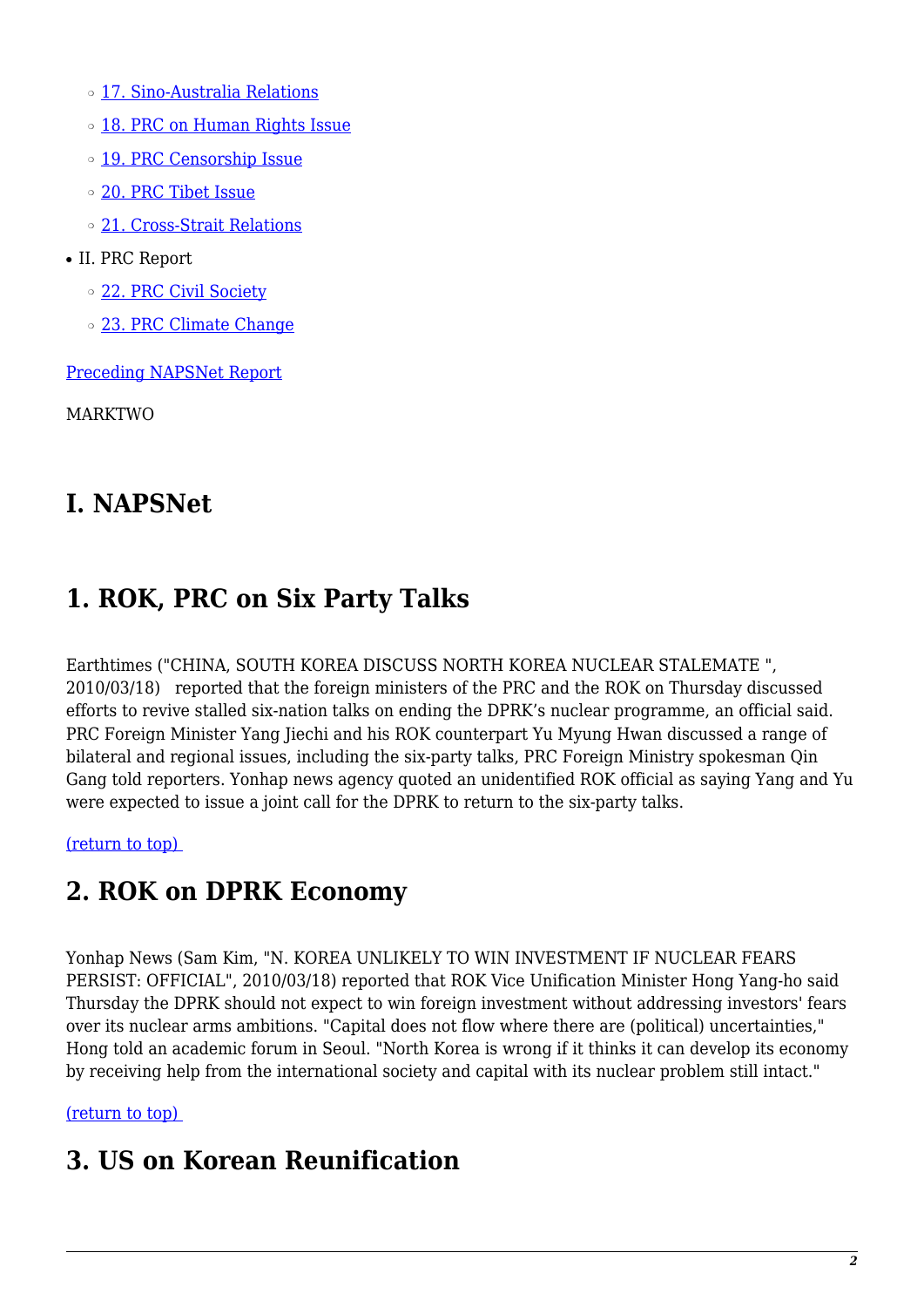Korea Times (" UNIFICATION OF KOREAS TAGGED AT \$1.7 TRIL. ", 2010/03/18) reported that a U.S. economist has estimated that the costs of the unification of the two Koreas would be \$1.7 trillion, nearly twice the ROK's gross domestic product (GDP). In a Forbes commentary posted Monday, Charles Wolf, a senior economic adviser at the RAND Corporation, projected the astronomical figure based on the assumption that the goal of unification was equalization of per capita GDP between the two Koreas. The economist noted that such a large bill was attributable to the wide income disparity, saying, ``A reasonable estimate of per capita GDP in the North is perhaps \$700. In South Korea it's about \$20,000.''``If a more modest goal is adopted focusing on dramatically increasing per capita income in the North ? say, by doubling it within five or six years ? instead of equalization with the South, the cost burden decreases sharply to \$62 billion,'' he said.

#### <span id="page-2-0"></span>[\(return to top\)](#page-0-0)

#### **4. Inter-Korea Economic Relations**

Agence France Presse ("N.KOREA SAYS MAY SEIZE S.KOREAN ASSETS AT RESORT", 2010/03/18) reported that the DPRK has threatened to seize ROK assets at a resort in its territory, Seoul officials said Thursday, amid growing impatience at the ROK's refusal to let its citizens travel there. The DPRK's Asia-Pacific Peace Committee, a state body in charge of cross-border exchanges, recently told Seoul that all ROK citizens with assets at Mount Kumgang should visit the resort by March 25. "All assets of those who do not meet the deadline will be confiscated and they will not be able to visit Mount Kumgang again," the ROK's unification ministry quoted the DPRK's faxed message as saying.

Yonhap ("HYUNDAI ASAN UNDECIDED ON N. KOREA'S THREAT TO SEIZE ASSETS", Seoul, 2010/03/19) reported that Hyundai Asan said Friday it has yet to decide how to respond to Pyongyang's threat to seize its real estate. The company issued a statement saying it hopes the situation will not deteriorate further. "Even though the situation is difficult, we hope both sides will resolve the issue through consultations," the statement said.

Financial Times (Christian Oliver and Song Jung-a , "SEOUL CUTS NORTH KOREAN LIFELINE", 2010/03/18) reported that the ROK is phasing out sand imports from the DPRK. Sand was the biggest export to the ROK from the DPRK in 2008, earning Pyongyang \$73 million. This represents about twice as much as it gains annually from wages at factories in Kaesong. ROK officials told the Financial Times that Seoul would phase out sand exports when existing contracts expired.

#### <span id="page-2-1"></span>[\(return to top\)](#page-0-0)

#### **5. ROK-US Military Relations**

Agence France Presse ("WAR GAMES OVER DESPITE N.KOREA THREATS", 2010/03/18) reported that a major US-ROK military exercise ended Thursday without incident despite harsh DPRK criticism of the drill and its threats of retaliation for any aggression. "No unusual North Korean military movements were detected during the exercise," said a spokesman for the ROK's Joint Chiefs of Staff . Instead, the DPRK's military is currently engaged in its own annual exercise which began in December and runs through April, Seoul defence ministry officials said

#### <span id="page-2-2"></span>[\(return to top\)](#page-0-0)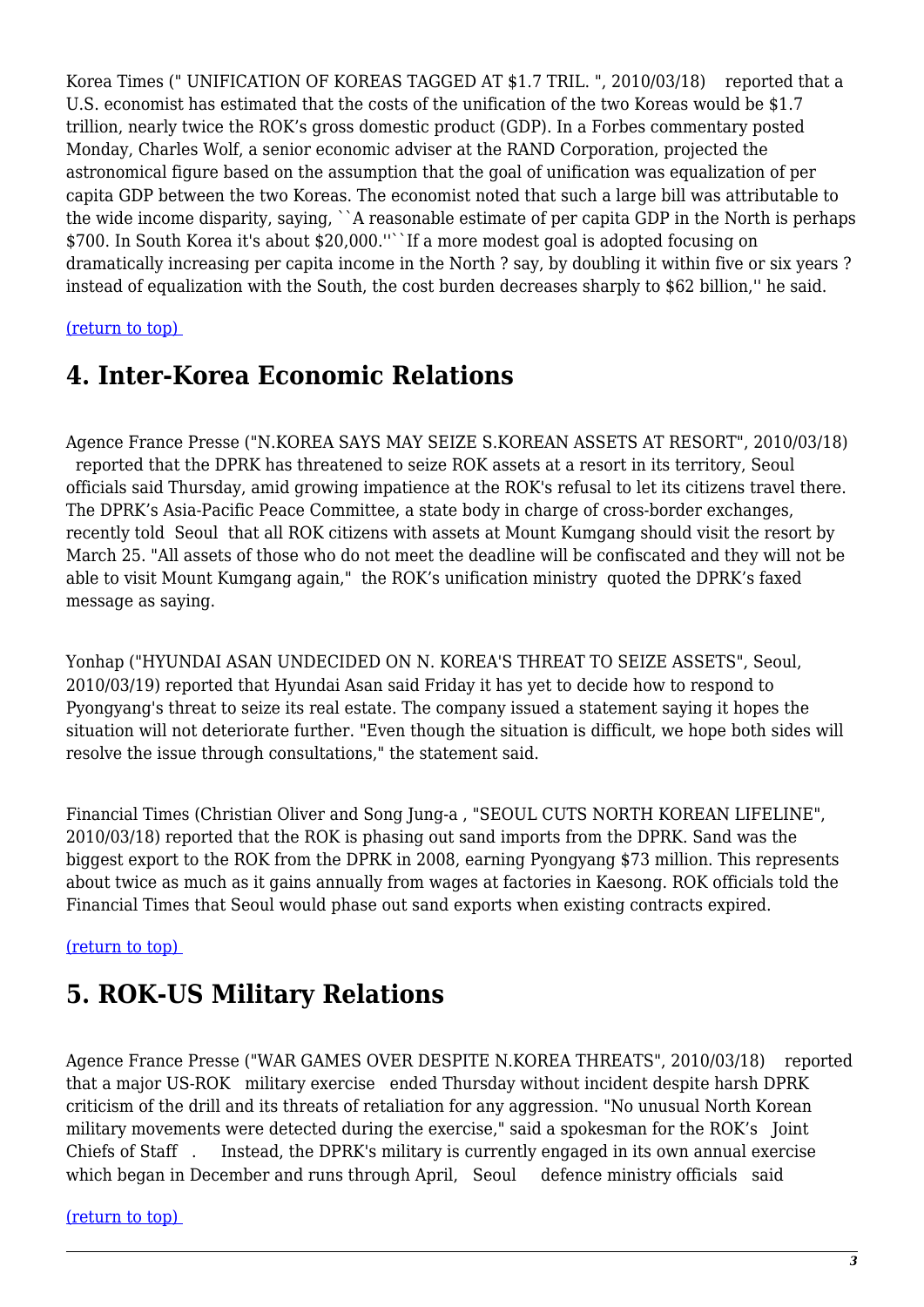# **6. US Illicit Defense Exports**

Associated Press ("US COMPANY CHARGED WITH EXPORTING TECHNOLOGY USED BY US MILITARY TO SOUTH KOREA, RUSSIA", 2010/03/18) reported that a U.S. company is accused of illegally exporting defense technology used by the U.S. military to the ROK, the PRC, Russia and Turkey, federal prosecutors said Wednesday. Rocky Mountain Instrument Co., based in Colorado, said it is working toward a plea agreement with prosecutors and that it has been cooperating with investigators for more than two years. Prosecutors allege that RMI, which manufactures optics components, exported prisms and technical data for optics used in military applications to the four countries from April 1, 2005, to Oct. 11, 2007. They say RMI did so without permission from the U.S. Department of State.

<span id="page-3-0"></span>[\(return to top\)](#page-0-0) 

### **7. ROK Climate Change**

Reuters (" S.KOREAN ASSEMBLY APPROVES RENEWABLE ENERGY BILL-GOVT", 2010/03/18) reported that the ROK, heavily dependent on oil and gas imports, said on Thursday its parliament had approved a government bill to hike the country's consumption of renewable energy and support solar, wind power and fuel cell markets. The assembly passed the bill, dubbed Renewable Portfolio Standard (RPS) and submitted in late 2008, to require 14 state-run and private power utilities to boost supplies of renewable energy starting in 2012, according to a statement from the ministry of knowledge economy. Under the bill, the utilities should boost renewable energy by two percent of the total power generation in 2012, and the requirement will grow by five times to 10 percent in 2022.

Reuters ("SOUTH KOREA GREEN GROWTH TO HURT ENVIRONMENT: REPORT", 2010/03/18) reported that a massive river restoration project at the center of ROK President Lee Myung-bak's green growth strategy will harm globally threatened bird species and destroy critical habitat, a conservation group's report said. Lee's government intends to spend 22.2 trillion won (\$19.68 billion) to dredge, dam and beautify four major rivers with golf courses and bike trails in a plan that is supposed to increase the supply and quality of fresh water and prevent flooding. "(It) will impact 50 bird species negatively, causing further declines in several sensitive waterbird species that are ecologically dependent on shallow rivers, flood-plain wetlands and estuaries," the conservation group Birds Korea said in a report released on Thursday.

#### <span id="page-3-1"></span>[\(return to top\)](#page-0-0)

# **8. US on ROK, Japan Nuclear Capabilities**

<span id="page-3-2"></span>Korea Times ("S. KOREA, JAPAN CAN BUILD NUCLEAR WEAPONS QUICKLY", 2010/03/18) reported that the ROK, like Japan, has the technology to build a nuclear arsenal quickly if it decides to do so, a U.S. defense report said Thursday. "Several friends or allies of the United States, such as Japan and South Korea, are highly advanced technological states and could quickly build nuclear devices if they chose to do so," said the Joint Operating Environment (JOE) 2010, released on Feb. 18, by the U.S. Joint Forces Command.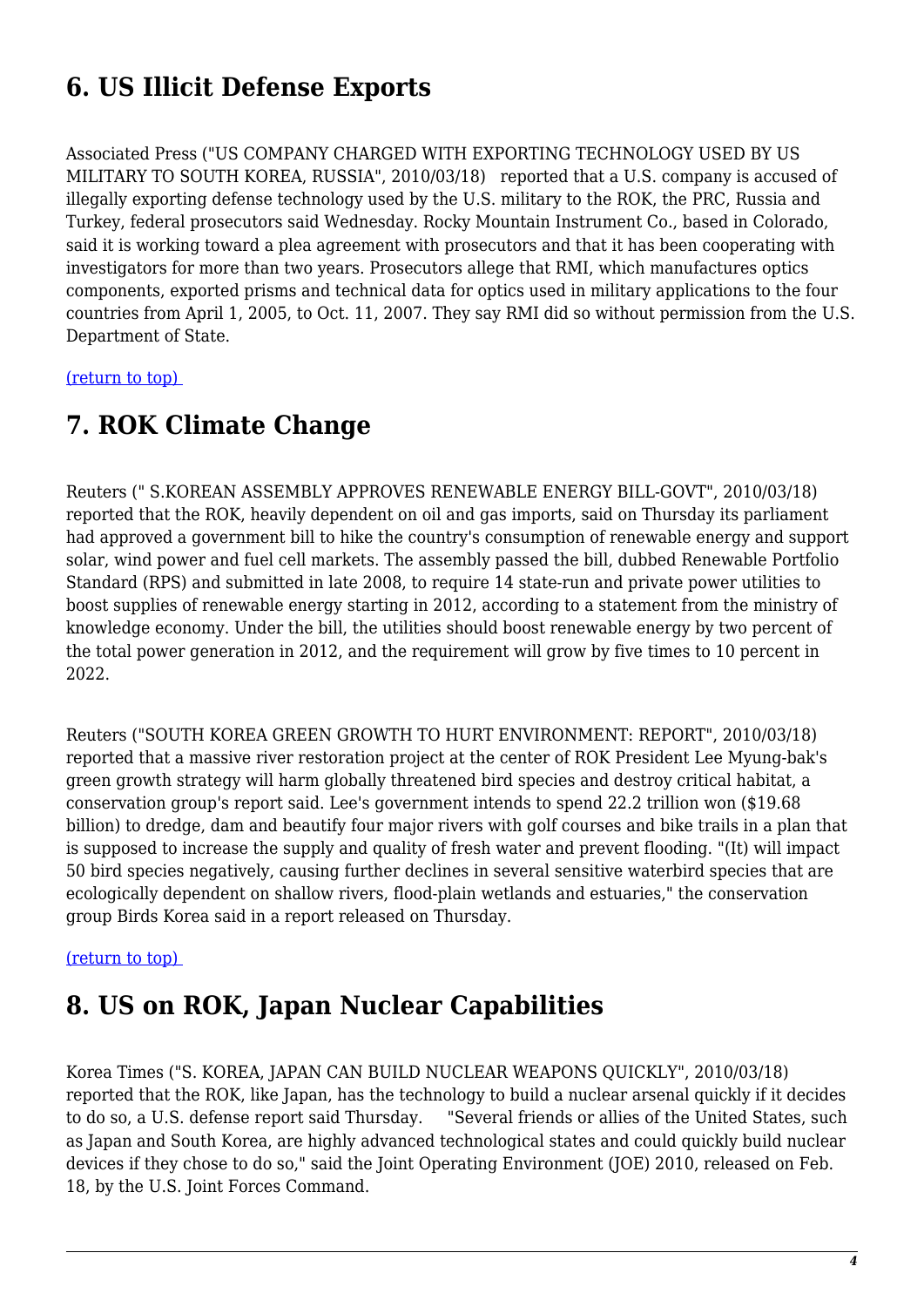# **9. Japan-US Secret Nuke Pact**

Kyodo News ("PAPERS ON SECRET PACT MAY HAVE BEEN INTENTIONALLY DESTROYED", 2010/03/18) reported that Foreign Ministry documents compiled mainly in the 1960s that indicate the existence of a Japan -U.S. secret pact over passage and port calls of U.S. nuclear-armed warships disappeared after 1999, raising suspicion that ministry officials intentionally destroyed them, several sources close to a ministry panel said Thursday. Kazuhiko Togo compiled a list of important documents relating to the bilateral secret pact in 1999, when he served as the ministry's treaties bureau chief, and submitted it last year to a panel examining the issue. The panel crosschecked the list with existing documents to find that some of the papers are missing, according to the sources. As it is unusual for documents designated as important by a treaties bureau chief to disappear, speculation has grown that the ministry officials destroyed them to avoid being questioned by the opposition bloc in the Diet.

Kyodo ("EX-ENVOY SAYS PAPERS ON JAPAN-U.S. SECRET PACTS POSSIBLY DUMPED", Tokyo, 2010/03/19) reported that former Japanese Foreign Ministry treaties bureau chief Kazuhiko Togo said he heard from a person familiar with the internal situation of the ministry that some documents had been discarded before an administrative information disclosure law took effect in 2001. He said he turned over to his successor documents on the pacts including one that led Japan to allow port calls by U.S. vessels carrying nuclear weapons without going through a bilaterally agreed prior consultation process.

#### <span id="page-4-0"></span>[\(return to top\)](#page-0-0)

### **10. Japan-US Security Relations**

Agence France Presse ("US SAYS BASE NEEDED TO DEFEND JAPAN", 2010/03/18) reported that the United States has said that it needs to maintain a base on the Japanese island of Okinawa to defend the region. Michael Schiffer, a senior Pentagon official, told a congressional panel that troops in Okinawa were the only ground forces "between Hawaii and India" which the United States could quickly deploy. "Futenma may be but one base and one part of a larger alliance relationship, but peace and stability in the region depend in no small part on the enduring presence of forward deployed US forces in Japan," said Schiffer, the deputy assistant secretary of defense for Asia. "The United States cannot meet its treaty obligations to defend Japan, cannot respond to humanitarian crises or natural disasters, cannot meet its commitments for regional peace and stability without forward deployed ground forces in Japan," he said.

<span id="page-4-1"></span>Kyodo News ("U.S. AGREES WITH JAPAN TO RETURN OKINAWA AIR CONTROL ON MARCH 31", 2010/03/18) reported that the United States officially agreed with Japan on Thursday to return on March 31 air traffic control rights around the main Okinawa island that have long been controlled by U.S. forces in Japan, the Japanese Foreign Ministry said Thursday. The move means that Japan will basically regain air traffic control rights over Okinawa for the first time since the southern island returned to Japan from U.S. occupation in 1972. The two countries initially agreed in 2004 to finish the transfer of the Kadena radar approach control, known as "Kadena RAPCON," within three years. But they rearranged in 2008 to set the deadline at March this year.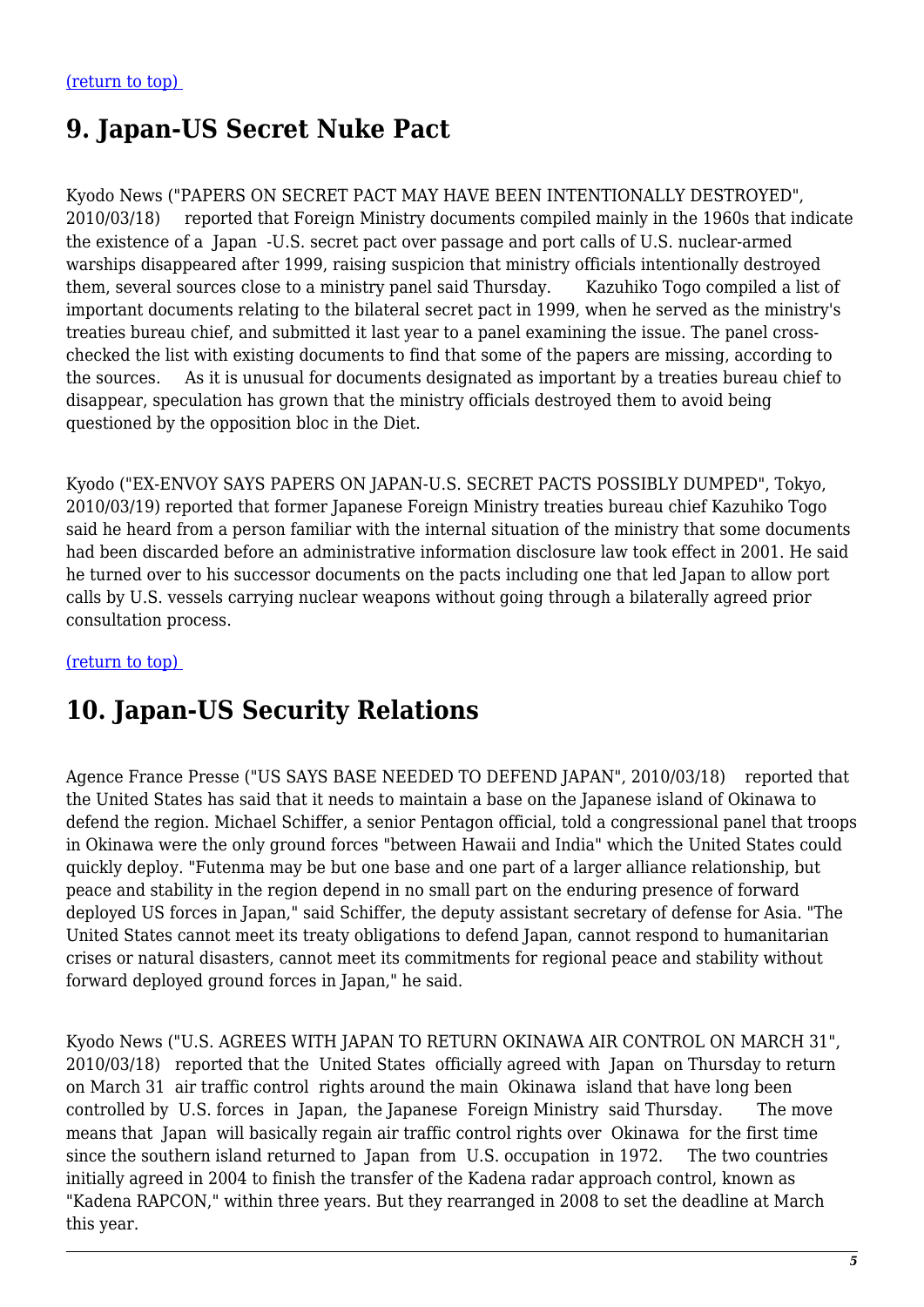# **11. USFJ Base Relocation**

Mainichi Japan ("FUTENMA WILL STAY IN OKINAWA, HATOYAMA DECLARES", 2010/03/18) reported that Prime Mister Yukio Hatoyama declared his intention Thursday to relocate the U.S. Marine Corps Air Station Futenma within Okinawa Prefecture. "We will draw up a government proposal (for the relocation within the prefecture) later this month. Following that, we will ask for the understanding of the U.S. government and the people of Japan too, though perhaps mostly that of Okinawans," Hatoyama told reporters. Chief Cabinet Secretary Hirofumi Hirano is planning to discuss the proposal with Cabinet ministers involved in the issue. Meanwhile, Foreign Minister Katsuya Okada is planning to meet with U.S. Secretary of Defense Robert Gates in the United States later this month.

<span id="page-5-0"></span>[\(return to top\)](#page-0-0) 

### **12. Japan on Iran Nuclear Issue**

Agence France Presse (" JAPAN, FRANCE CALL ON IRAN TO RESOLVE NUCLEAR CRISIS NOW", 2010/03/18) reported that Japan and France Thursday pushed Iran to allay international suspicions about its nuclear programme, saying the time has come for Tehran to reject suggestions that it might be developing atomic bombs. Japanese Foreign Minister Katsuya Okada and his French counterpart Bernard Kouchner said they "share serious concerns" about Iran's nuclear programme, as the US and European nations mount pressure for new sanctions on Tehran. "If Iran were to hold nuclear weapons, the seriousness of the matter is immeasurable," Okada told a joint press conference after his meeting with Kouchner. "I said Iran has no more time left. They have to decide now," he told the press conference.

#### <span id="page-5-1"></span>[\(return to top\)](#page-0-0)

### **13. UN on Japan Politics**

Kyodo News ("INCLUDE PRO-NORTH SCHOOLS IN TUITION WAIVER: U.N. PANEL", 2010/03/18) reported that a U.N. panel monitoring racial equality and nondiscrimination expressed concern about Japan's possible exclusion of pro-Pyongyang schools for Korean residents from its planned tuition waiver program for public high school students. In a report, the U.N. Committee on the Elimination of Racial Discrimination said it "expresses concern about acts that have discriminatory effects on children's education, including . . . the approach of some politicians suggesting the exclusion of North Korean schools" from the program. The panel urged Tokyo to "ensure that there is no discrimination in the provision of educational opportunities."

<span id="page-5-2"></span>[\(return to top\)](#page-0-0) 

### **14. Sino-Japan Territorial Dispute**

Kyodo News ("CHINA REJECTS JAPAN'S SOVEREIGNTY CLAIM OVER SENKAKU ISLANDS ", 2010/03/18) reported that the PRC on Thursday rejected Japan's claim to sovereignty over the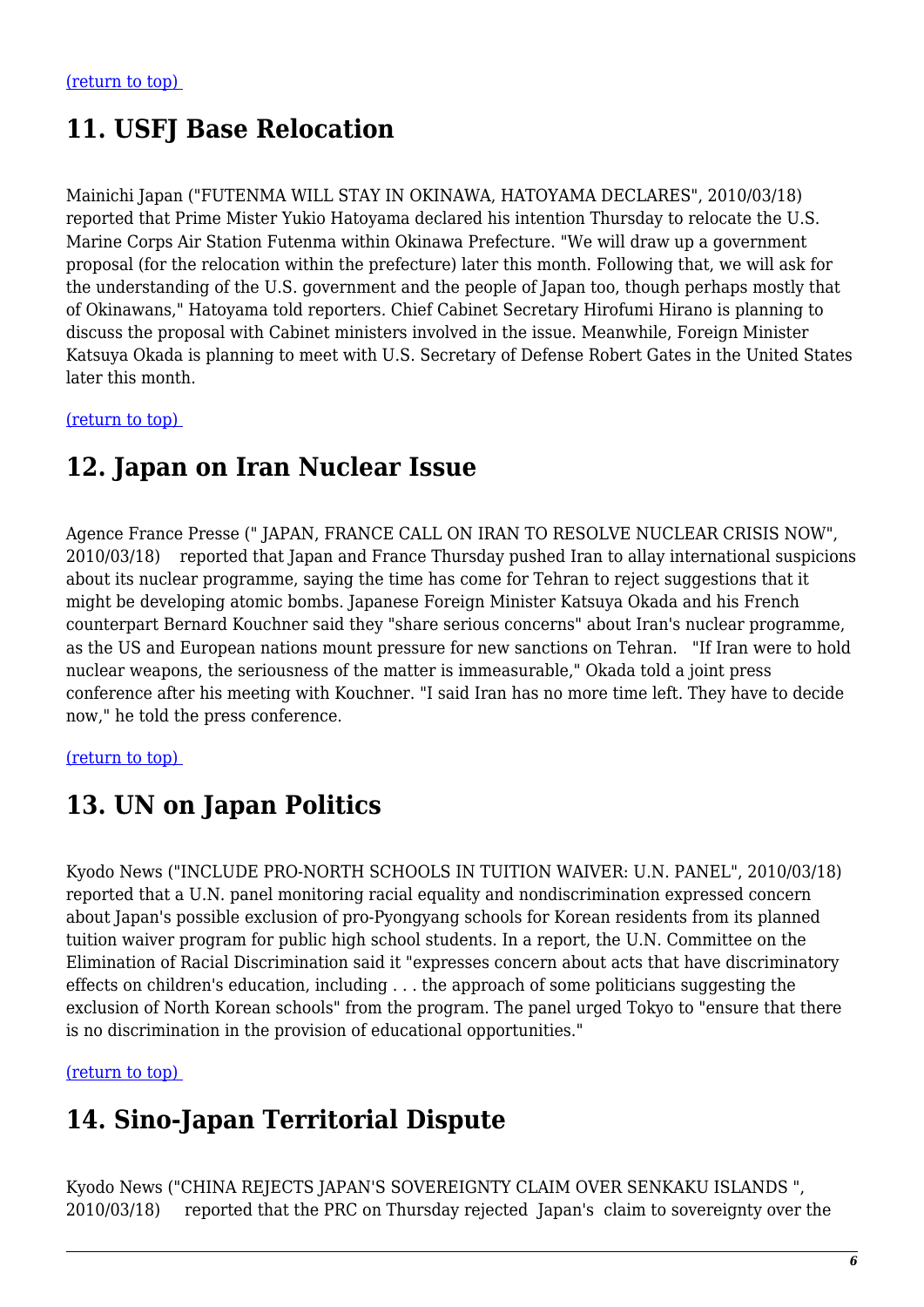Senkaku Islands in the East China Sea, the official Xinhua News Agency said. " China has indisputable sovereignty over the Diaoyu Islands and adjacent islands," Xinhua quoted Foreign Ministry spokesman Qin Gang as saying. "Diaoyu and surrounding islands have been inalienable part of China's territory since ancient times," Qin said. Qin made the comments after Japanese Foreign Minister Katsuya Okada said Tuesday that Japan has sovereignty over the Japanadministered islands.

<span id="page-6-0"></span>[\(return to top\)](#page-0-0) 

# **15. Japan on Sino-US Trade Relations**

Reuters ("JAPAN NODA: U.S. SHOULDN'T PUNISH CHINA OVER YUAN", 2010/03/18) reported that Japan's deputy finance minister Yoshihiko Noda said on Thursday that the PRC needs to understand global calls for a more flexible yuan, but that Washington should not resort to sanctions to make this happen. "I don't know if the United States will impose sanctions, but I don't think that would be the right way of dealing with it," Noda told a news conference. "Basically, such an action is not desirable. But I want China to understand there are expectations for a more flexible yuan, not only from the United States," he said.

<span id="page-6-1"></span>[\(return to top\)](#page-0-0) 

# **16. Sino-US Relations**

Agence France Presse ("CHINA LASHES OUT AT U.S. RESOLUTION ON FALUN GONG", 2010/03/18) reported that the PR C on Thursday lashed out at a US House of Representatives resolution that urged Beijing to end its "persecution" of the outlawed Falungong spiritual group. "The US House of Representatives passed a so-called resolution on Falungong which made groundless accusations and confuses right and wrong," foreign ministry spokesman Qin Gang told reporters. "China is firmly against such a resolution." The resolution, which is not legally binding, asked China to "immediately cease and desist from its campaign to persecute, intimidate, imprison and torture Falungong practitioners".

Bloomberg ("U.S. SEES 'BLUE SKIES' FOR CHINA TIES AMID YUAN SPAT", 2010/03/18) reported that U.S. Ambassador to the PRC Jon Huntsman said he is confident bilateral ties are improving following disputes ranging from currency valuations to weapons sales to Taiwan. "The recent turbulence we have experienced is part of a natural cycle," Huntsman said in a speech at Tsinghua University in Beijing today. "I am convinced that blue skies are already on the horizon." He added, "Differences on Taiwan and Tibet cannot, must not, prevent us from working together to create jobs, address climate change, and prevent Iran from developing a nuclear weapons capability."

<span id="page-6-2"></span>[\(return to top\)](#page-0-0) 

# **17. Sino-Australia Relations**

Voice of America ("CHINA WARNS AUSTRALIA NOT TO POLITICIZE RIO TINTO SPYING CASE", 2010/03/18) reported that the PRC has warned Australia not to politicize the case of the four employees of Australian mining giant Rio Tinto. PRC Foreign Ministry spokesman Qin Gang said Thursday the accused - three PRC citizens and one Australian citizen - would have their rights and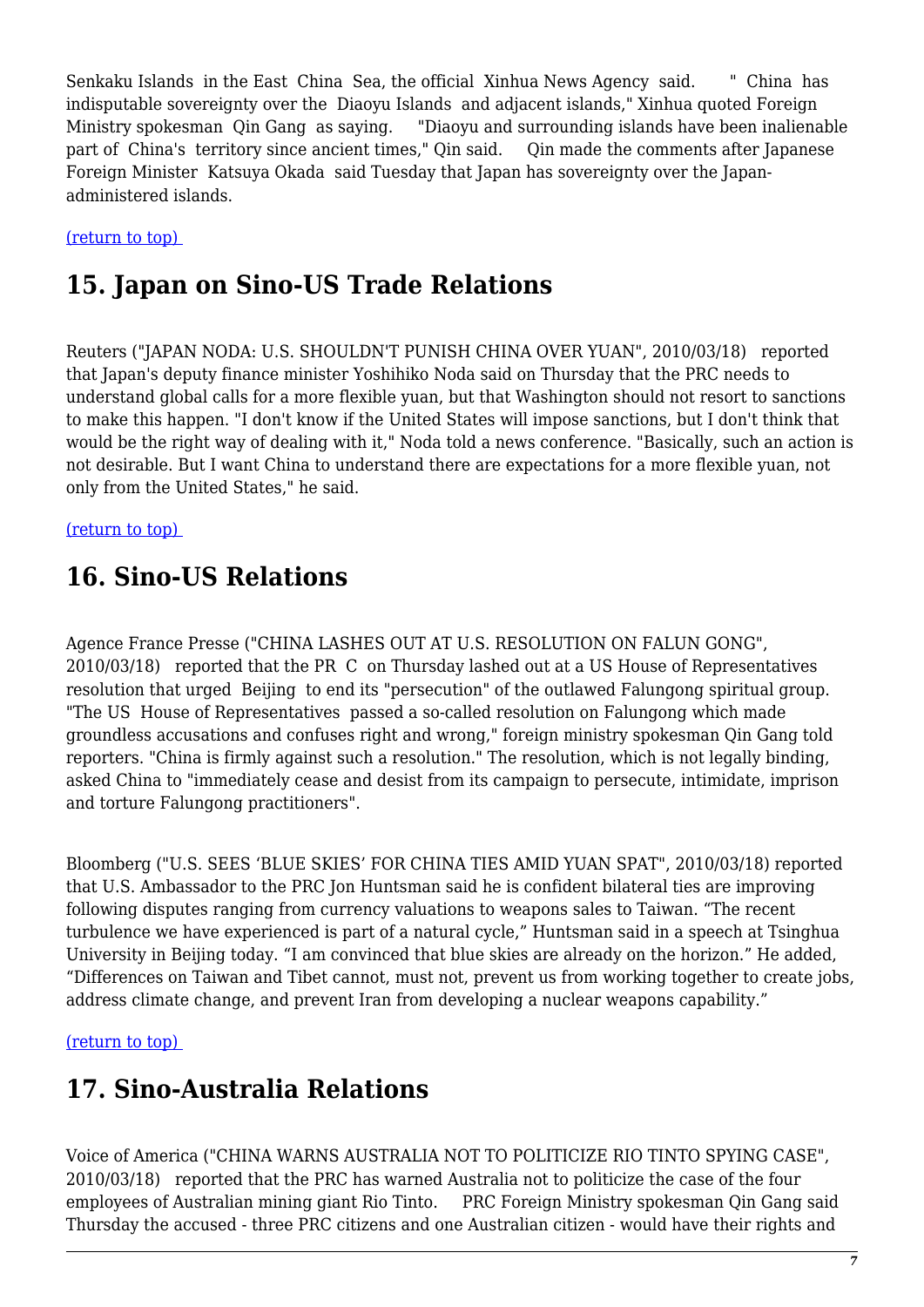interests fully protected. But he warns those critical of the case to respect the PRC's judicial authority. Qin describes the trial as an individual business case and says it will not and should not be politicized. He also says it will not hurt Australia-PRC relations.

<span id="page-7-0"></span>[\(return to top\)](#page-0-0) 

# **18. PRC on Human Rights Issue**

British Broadcast Corporation ("CHINA HITS OUT AT UK HUMAN RIGHTS REPORT ", 2010/03/18) reported that the PRC has accused Britain of putting on a political show after a UK review of human rights around the world was highly critical of Beijing. The report, issued on Wednesday, named PRC as one of some 20 nations where there was cause for serious concern about human rights. The report said there had been a marked deterioration in some areas of human rights in the PRC. The PRC's response was blunt. He asked why Britain did not talk about itself and other Western nations which, he said, had violated human rights.

#### <span id="page-7-1"></span>[\(return to top\)](#page-0-0)

# **19. PRC Censorship Issue**

Financial Times ("BEIJING WARNED OF DAMAGE BY TEXT CRACKDOWN", 2010/03/18) reported that Tencent, the world's third-largest internet company by market capitalisation, said the PRC's crackdown on mobile text messaging was starting to hurt its business. The warning by the company, which operates the world's most popular instant messaging service and online games with titles such as Dungeon & Fighter, is an early indication that the PRC's strict censorship regime could start to damage the country's internet boom. In virtual world, the PRC's consumers best the U.S. and its mobile services business accounts for 17 per cent of its revenues.

#### <span id="page-7-2"></span>[\(return to top\)](#page-0-0)

### **20. PRC Tibet Issue**

Reuters ("TIBETAN HIGH SCHOOL STUDENTS PROTEST IN WEST CHINA", 2010/03/18) reported that Tibetan high school students protested in the streets of at least two towns in western the PRC this week to mark the anniversary of an uprising against PRC rule, and some have been detained, residents said on Thursday. At least 20 teenagers were taken into custody by police in the remote western town of Hezuo on Wednesday, shortly after a larger group began a protest, a hotel clerk there said.

<span id="page-7-3"></span>[\(return to top\)](#page-0-0) 

# **21. Cross-Strait Relations**

Central News Agency ("TAIWAN DOES NOT WANT TO BECOME SECOND NORTH KOREA: MAC FILM", 2010/03/18) reported that an infomercial released by Taiwan's top PRC policy coordinating body Thursday to push the signing of a proposed economic cooperation framework agreement (ECFA) across the Taiwan Strait says that Taiwan "does not want to become a second North Korea."